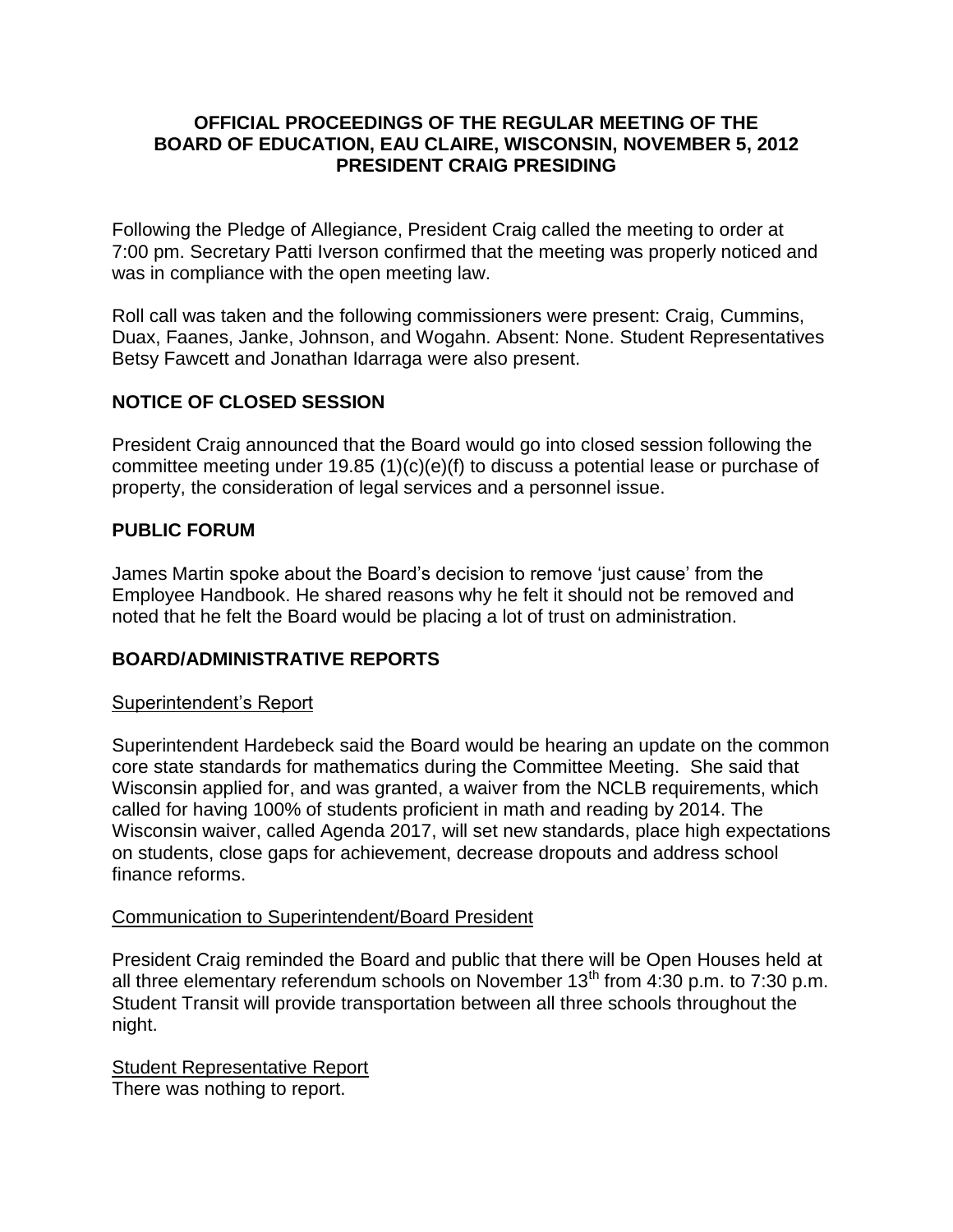### *Policy and Governance Committee*

The committee will meet on November  $9<sup>th</sup>$  to work on the policy related to equitable distribution of resources.

## *Budget Development Committee*

There was nothing to report.

# **CONSENT RESOLUTION AGENDA**

Board members asked to pull Resolutions 5 & 6 from the consent agenda.

Com. Wogahn moved, seconded by Com. Duax, to approve the consent resolution agenda consisting of the following items:

- The minutes of Board meeting of October 15, 2012 as mailed.
- The minutes of closed session of October 15, 2012, as mailed.
- $\bullet$  The minutes of budget hearing and special meeting of October 22, 2012.
- The matters of employment of November 5, 2012, as amended.

Consent resolution agenda items approved by unanimous roll call vote.

# **INDIVIDUALLY CONSIDERED RESOLUTIONS**

### Resolution #5 -- Resolution Authorization Temporary Borrowing

Com. Wogahn moved, seconded by Com. Cummins, that the Board of Education award the sale of a tax and revenue anticipate note in the amount of \$5,000,000 for the period November 14, 2012, through August 28, 2013, at a net interest rate of .438% to US Bank National Association, Milwaukee, Wisconsin. Carried by unanimous roll call vote

### Resolution #6—Employee Handbook Modifications (Just Cause Related to Non-Renewal)

Ms. Marks clarified that an administrator can identify a teacher in need of assistance and they are on that plan for one year. After that year, if the administrator recommends that a teacher be non-renewed, a preliminary notice of nonrenewal goes out. Then the teacher has the opportunity to request a meeting with the Board of Education between the time when the preliminary notice goes out and the final notice of non-renewal.

Com. Wogahn moved, seconded by Com. Faanes, to approve Employee Handbook modifications regarding just cause related to non-renewal as presented. Motion carried by the following roll call vote: Ayes: Craig, Cummins, Duax, Faanes, Janke, and Wogahn. Nay: Johnson.

Regular meeting adjourned.

Submitted by Patti Iverson, Board Secretary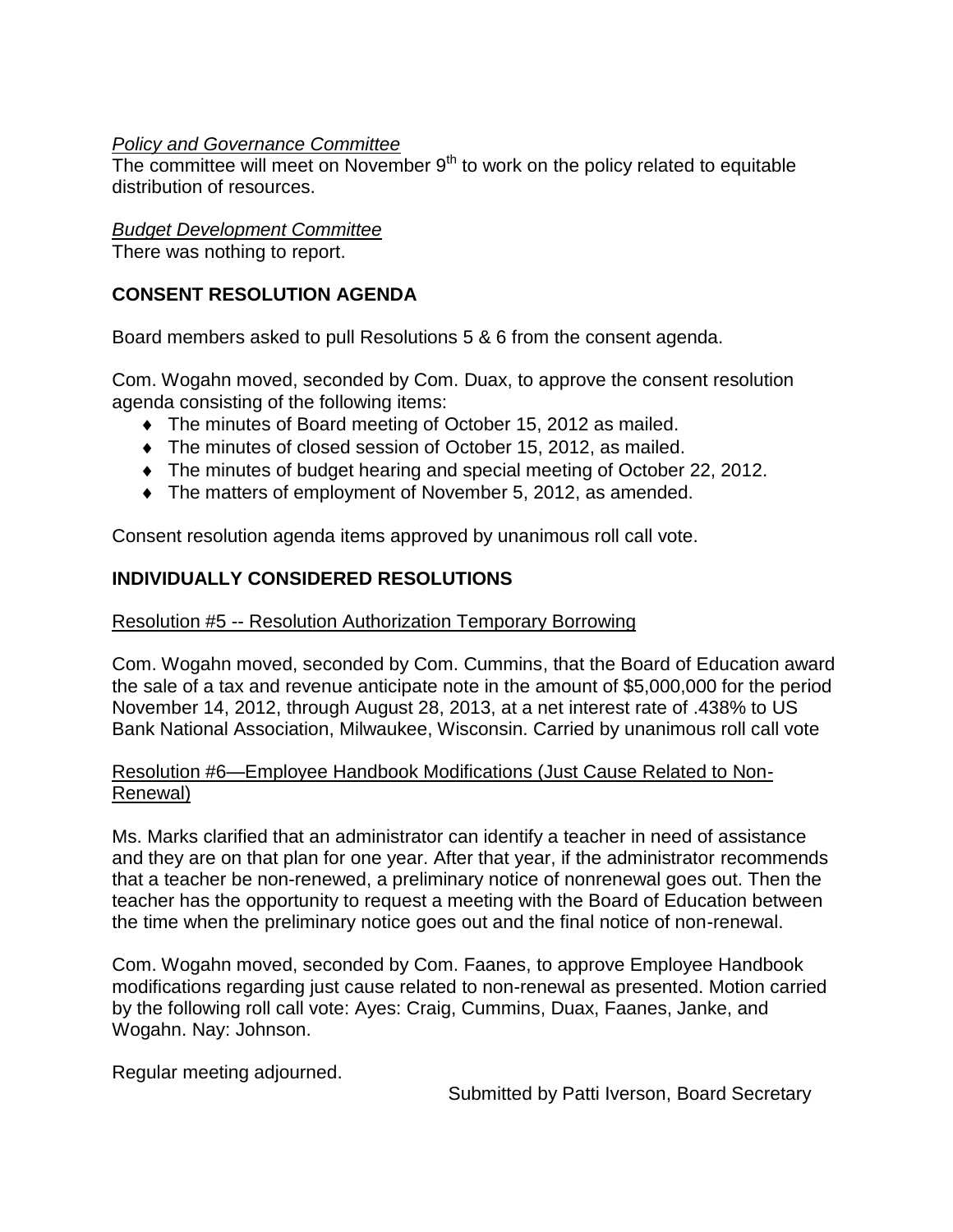#### **COMMITTEE MEETING BOARD OF EDUCATION – EAU CLAIRE, WISCONSIN NOVEMBER 5, 2012**

1. Call to Order – Committee Meeting

Board Members present: Craig, Cummins, Duax, Faanes, Janke, Johnson, and Wogahn. Absent: None. Student Representatives Betsy Fawcett and Jonathan Idarraga were also present.

- 2. Committee Reports/Items for Discussion
	- A. Policy Information on Bids and Financial Caps

Mr. Dan Van De Water provided copies of *Board Policy 672--Purchasing* and the District's Procurement Manual. He said there is no threshold indicated for purchasing, and when the Board approves the budget, that approval governs what is in the budget. The District will move forward and follow the Procurement Manual, solicit bids and quotations for purchases, and award bids. If there is something that would be sensitive or usual about an award, that would be brought to the Board.

B. ESEA Waiver – Common Core State Standards & Student Achievement-- Math

Members of the Teaching & Learning Department provided an overview of the Common Core State Standards in mathematics. They shared how and why these standards were developed, noting that the common core was initiated in 2009. The final standards were released in June 2010 and were adopted by 45 states, including Wisconsin. They have replaced the Wisconsin Model Academic Standards. Their purpose is to ensure that students are receiving a high quality education from classroom to classroom, school to school and state to state.

The District's assessment framework was reviewed. These tests will provide more data to assist in preparing all students for post-secondary success. The group also shared the percentage of students meeting math proficiency benchmarks at grades 4, 8 and 10. As a whole, our students are doing as well or better than state averages but scores are not at the levels the District has set for its goals. It was noted that the expectations of the state have been raised and they are more rigorous.

The staff development component will be crucial, and Title II dollars are being used to fund that piece. They are looking at creative ways to work with staff so that they don't have to be out of the classrooms as much